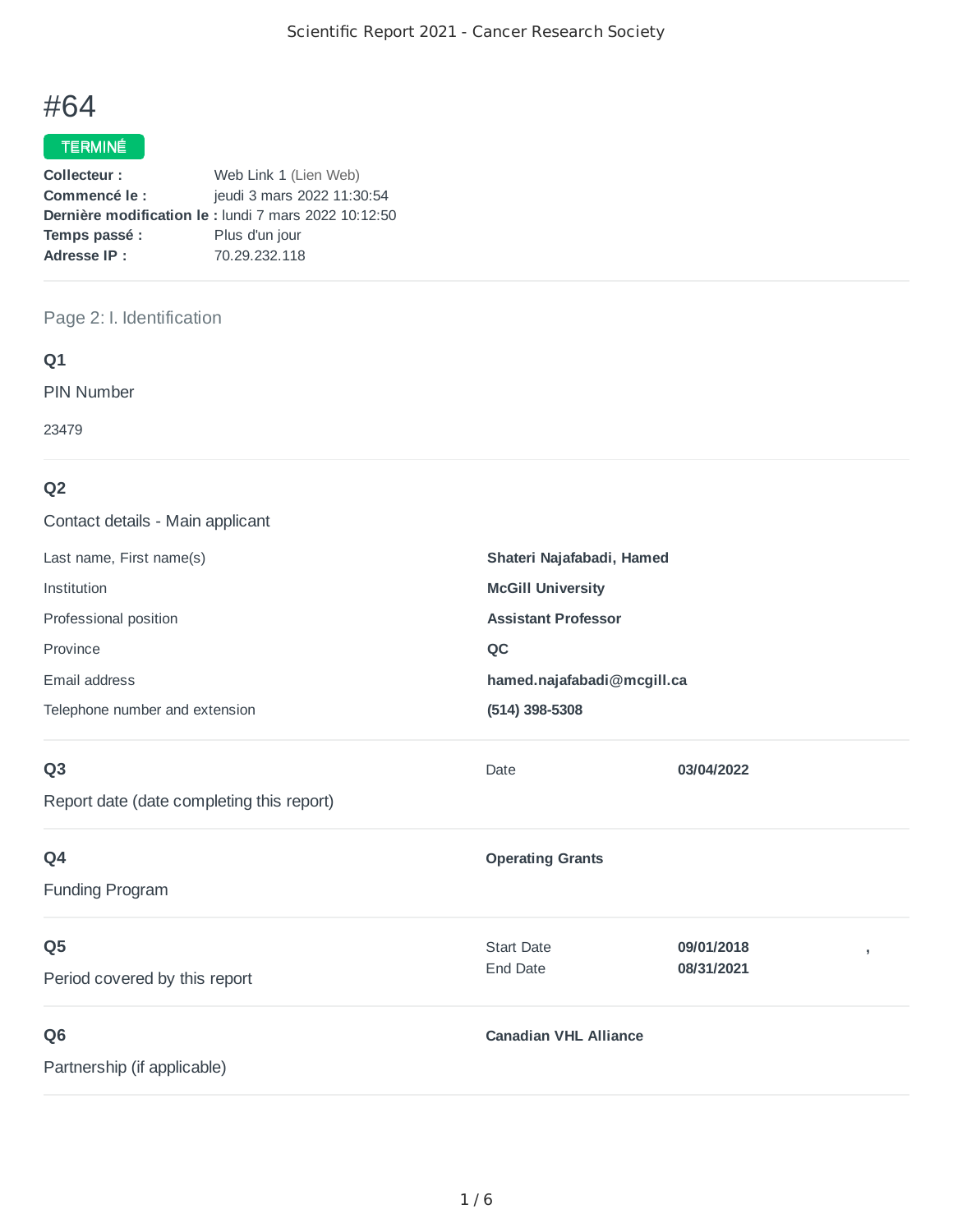Title of your research project

Modulation of the hypoxia signaling pathway by MBNL2 in clear cell renal cell carcinoma

| Q <sub>8</sub>                                                                                                                                        | <b>Oncogenes and Tumour Suppressors</b> |
|-------------------------------------------------------------------------------------------------------------------------------------------------------|-----------------------------------------|
| Please indicate which research category best applies to<br>your project.                                                                              |                                         |
| Q <sub>9</sub>                                                                                                                                        | <b>Kidney Cancer</b>                    |
| Please indicate the focus of your research project. If your<br>project applies to more than 2 types of cancer, please<br>select only Multiple Cancers |                                         |
| Q10                                                                                                                                                   | Metastasis,                             |
| Check all the boxes that apply to your project.                                                                                                       | <b>Cancer Treatment</b>                 |
| Q11                                                                                                                                                   | <b>Final Report</b>                     |
| Report typeFinal: at the end of the grantProgress: while the<br>grant is ongoing                                                                      |                                         |
| Q12                                                                                                                                                   | <b>No-cost extension</b>                |
| Please click here if this is a final report for a project that<br>was granted a no-cost extension.                                                    |                                         |
| Page 3: II. Co-applicants (if applicable)                                                                                                             |                                         |
| Q13                                                                                                                                                   |                                         |
| Co-applicant 1                                                                                                                                        |                                         |
| Last name, First name(s)                                                                                                                              | Riazalhosseini, Yasser                  |
| Institution                                                                                                                                           | <b>McGill University</b>                |
| Professional position                                                                                                                                 | <b>Assistant Professor</b>              |
| Q14                                                                                                                                                   | Le participant a sauté cette question   |
| Co-applicant 2                                                                                                                                        |                                         |
| Q15                                                                                                                                                   | Le participant a sauté cette question   |
| Co-Applicant 3                                                                                                                                        |                                         |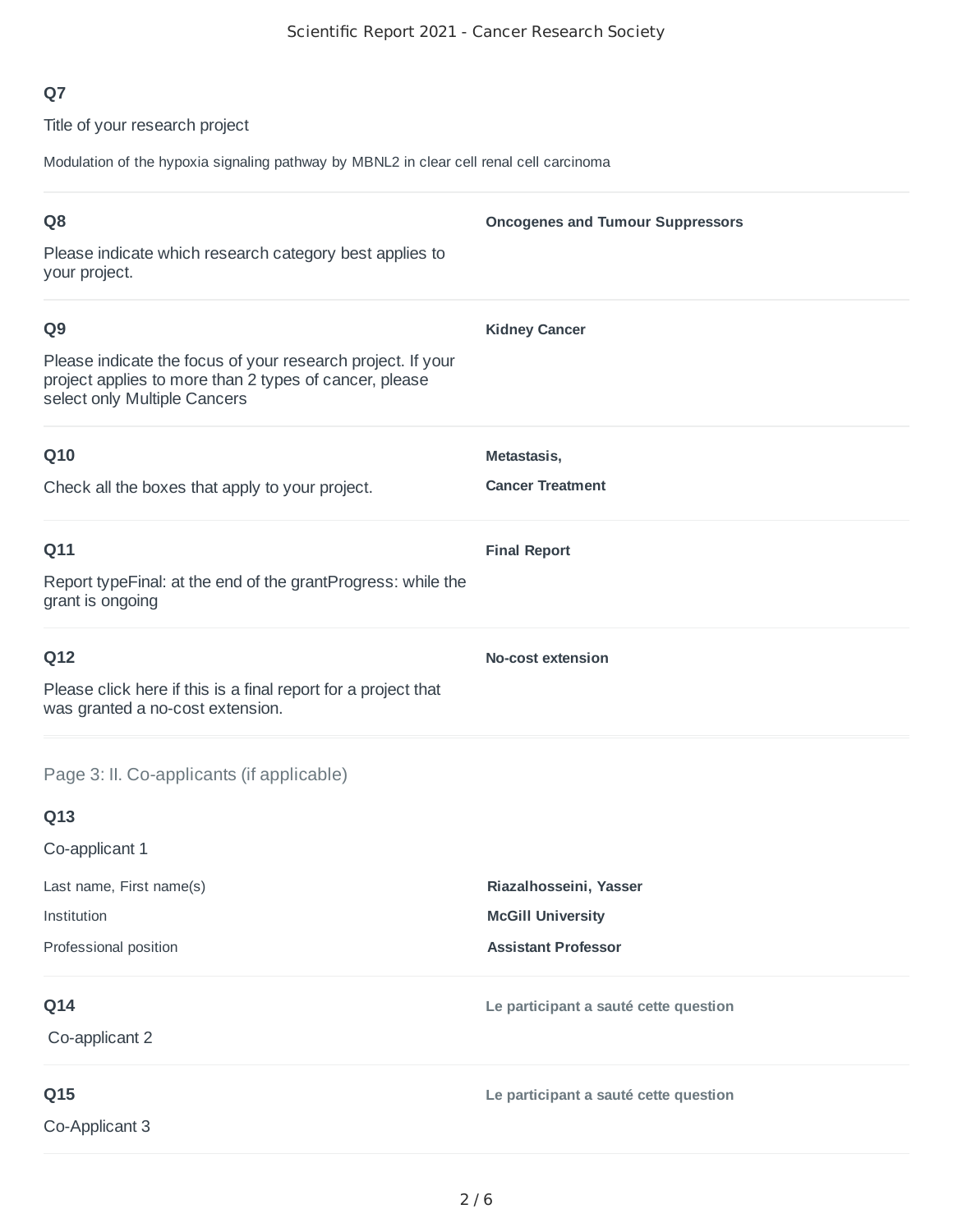Co-applicant 4

Page 4: III. Your Research Project

## **Q17**

Summarize your research findings or preliminary results in scientific terms.

Clear cell renal cell carcinoma (ccRCC) is the most common form of kidney cancer. In the majority of ccRCC tumours, the von Hippel Lindau (VHL) gene is inactivated, which leads to the constitutive activity of the hypoxia-inducible factors (HIFs) and downstream activation of hypoxia signaling genes. The activation of hypoxia signaling, in turn, triggers a cascade of molecular events that are integral to tumour maintenance and progression. This project aims to systematically identify the genes and pathways involved in the regulation of hypoxia signaling in ccRCC.

Our research findings shed light on three key questions in this regard: (a) What is the genome-wide effect of VHL inactivation and/or hypoxia on gene expression? (b) Is hypoxia signaling uniformly active across all tumour cells? (c) What genes are essential for survival of ccRCC cells in hypoxic condition?

To answer the first question, we have performed RNA-sequencing on VHL-deficient ccRCC cell line models as well as isogenic cell lines that ectopically express VHL, both in normoxic and hypoxic conditions. These experiments have revealed genes that are affected by hypoxia and those that are under the control of VHL, along with their overlaps and differences. Importantly, these experiments have shown that even in cells that lack VHL, hypoxic condition leads to over-activation of hypoxia signalling pathway, pointing to a potential VHL-independent oxygen sensing mechanism in these cell lines.

To answer the second question, we have performed single-cell RNA-seq on several patient-derived xenograft models of ccRCC, which revealed substantial heterogeneity among tumour cells. Interestingly, these data have revealed that, even though the patient-derived models were VHL-deficient, the hypoxia signaling pathway was not uniformly active across the cells, again supporting a VHLindependent mechanism for modulation of hypoxia signaling activity in ccRCC.

Finally to answer the third question, we have performed a genome-wide CRISPR-Cas9 screen in a VHL-deficient ccRCC cell line model, both in normoxic and hypoxic conditions. The data from these screens have revealed the genes that are required by ccRCC cells to survive and their context-dependent functionality.

Together, the data produced by these experiments have revealed which genes respond to hypoxia, their role in tumour cell survival, and their relationship to intra-tumour heterogeneity.

## **Q18**

Did the focus of your project change compared to its initial objectives and timelines? If so, please comment below. If not, please move to the next question.

Originally, we had planned to only focus on the role of ~200 genes in the context of hypoxia signaling (which were selected based on their association with the RNA-binding protein MBNL2). However, with the increasing availability of genome-wide approaches, we expanded our studies beyond these ~200 genes. Our genome-wide strategy enabled us to identify a large number of genes involved in regulation of hypoxia signaling and/or cell survival in hypoxic conditions. We also expanded our methodology, from the originally proposed CRISPR screening and functional experiments, to also include single-cell analysis of patient-derived models to understand the role of hypoxia signaling pathway in driving intra-tumour heterogeneity.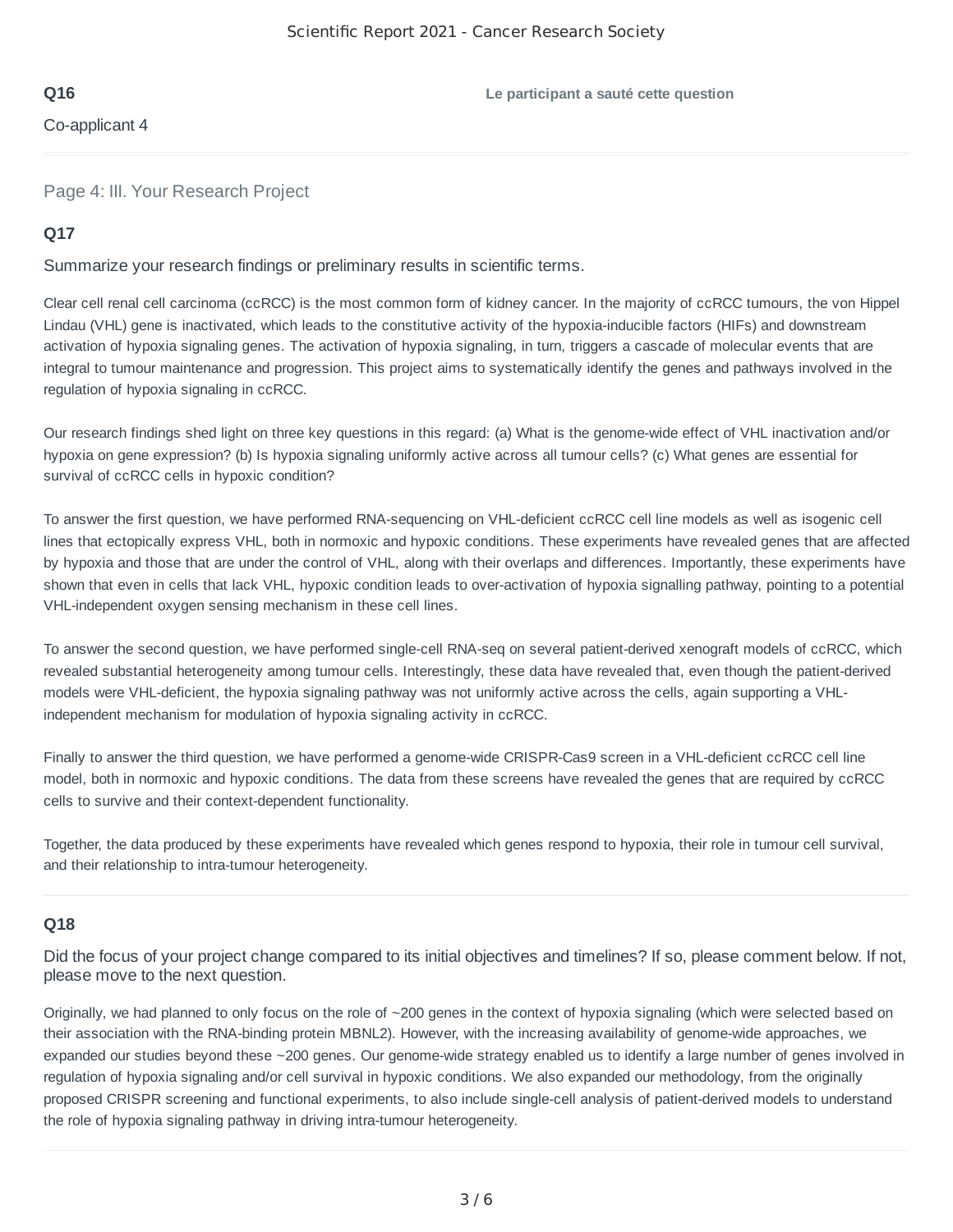Please indicate the total number of items as a result of the awarded grant during this reporting period.

|                                   | Number         |
|-----------------------------------|----------------|
| Scientific publications-submitted | $\bf{0}$       |
| Scientific publications-accepted  | $\bf{0}$       |
| Oral presentations                | 3              |
| <b>Poster Presentations</b>       | $\overline{2}$ |
| Book chapters                     | $\bf{0}$       |
| Patents                           | $\bf{0}$       |
|                                   |                |

# **Q20**

Please attach a list of references, for all the above-mentioned work, indicating the year of publication (including expected publication date).

## **Presentation\_List.pdf (73KB)**

| Q21                                                                                                    | Le participant a sauté cette question |
|--------------------------------------------------------------------------------------------------------|---------------------------------------|
| Attach all accepted publications as a result of this<br>grant.First publication:                       |                                       |
| <b>Q22</b><br>Second publication:                                                                      | Le participant a sauté cette question |
| Q <sub>23</sub><br>Third publication:                                                                  | Le participant a sauté cette question |
| Q24<br>Fourth publication:                                                                             | Le participant a sauté cette question |
| Q <sub>25</sub><br>Fifth publication: (If more than 5, please send them by<br>email grants@src-crs.ca) | Le participant a sauté cette question |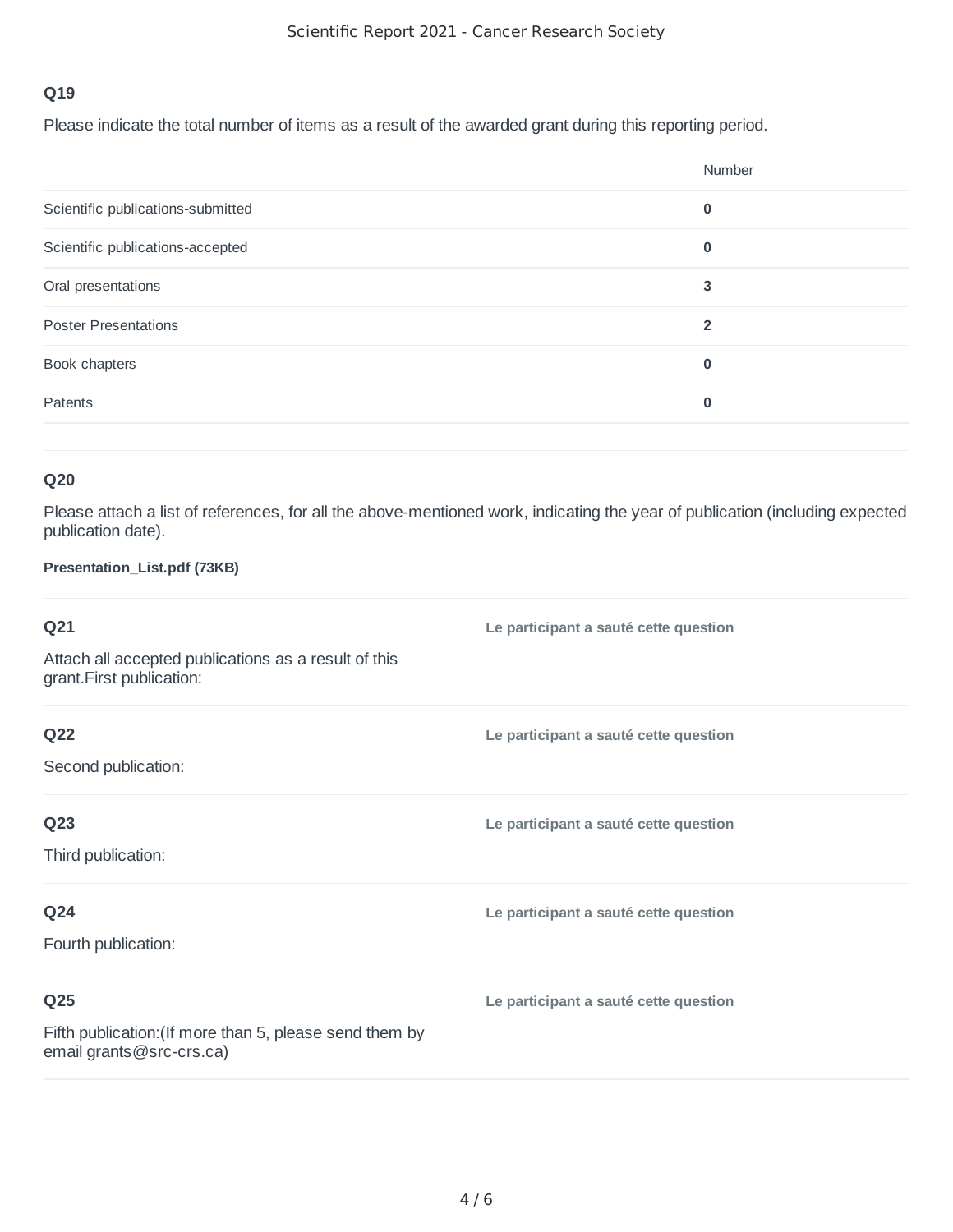Training of students, post-doctoral fellows and research staff associated with this funded project

| 1. Name and Role | Ariel Madrigal, PhD student              |
|------------------|------------------------------------------|
| 2. Name and Role | Zohreh Mehrjoo, PhD student              |
| 3. Name and Role | <b>Rick Farouni, Postdoctoral Fellow</b> |

Page 5: IV. Description of your Project for the General Public

## **Q27**

Describe the most significant accomplishment made possible because of this grant. What have you learned so far?

The VHL gene is key to the normal function of the cell. This gene, which is mutated in the most common form of kidney cancer as well as the Von Hippel-Lindau syndrome, allows the cells to sense and adapt to the amount of oxygen that is available. We have found that hypoxia signaling forms a key axis of heterogeneity across cancer cells, even though all our cancer models are VHL-deficient. This observation challenges the conventional view that all VHL-deficient kidney cancer cells have a similar pseudohypoxic status, underlining a potential VHL-independent oxygen sensing mechanism.

## **Q28**

What's next? How do you intend to follow-up on the results you achieved through this grant?

The questions that we will address next will include (a) the upstream molecular and gene regulatory factors that are responsible for VHL-independent modulation of hypoxia signaling pathway and (b) the role of these pathways in kidney cancer metastasis.

#### **Q29**

What do you see as the potential impact of your work on patient outcomes?

Treatments that target angiogenesis, which in turn is activated through the oxygen-sensing mechanism of the cells, are frontline agents in metastatic kidney cancer. However, responses to these agents are transient, variable and unpredictable. Our study provides targets for development of new therapeutics by revealing alternative genes and pathways that contribute to oxygen-sensing.

#### **Q30**

If you had an opportunity to thank the Cancer Research Society donors and its partners, what would you say?

The funds provided by CVHLA and the Cancer Research Society have been critical in our efforts to understand oxygen-sensing mechanisms in VHL-deficient tumour cells. These funds have supported outstanding trainees who will be future scientific leaders, and have provided the resources to expand our knowledge of tumour cell function and behaviour in kidney cancer. We are grateful for this support, and will continue our efforts toward a better understanding of the functions of VHL and other oxygen-sensing mechanisms in kidney tumours.

Page 6: V. Other grants obtained thanks to the support of your project